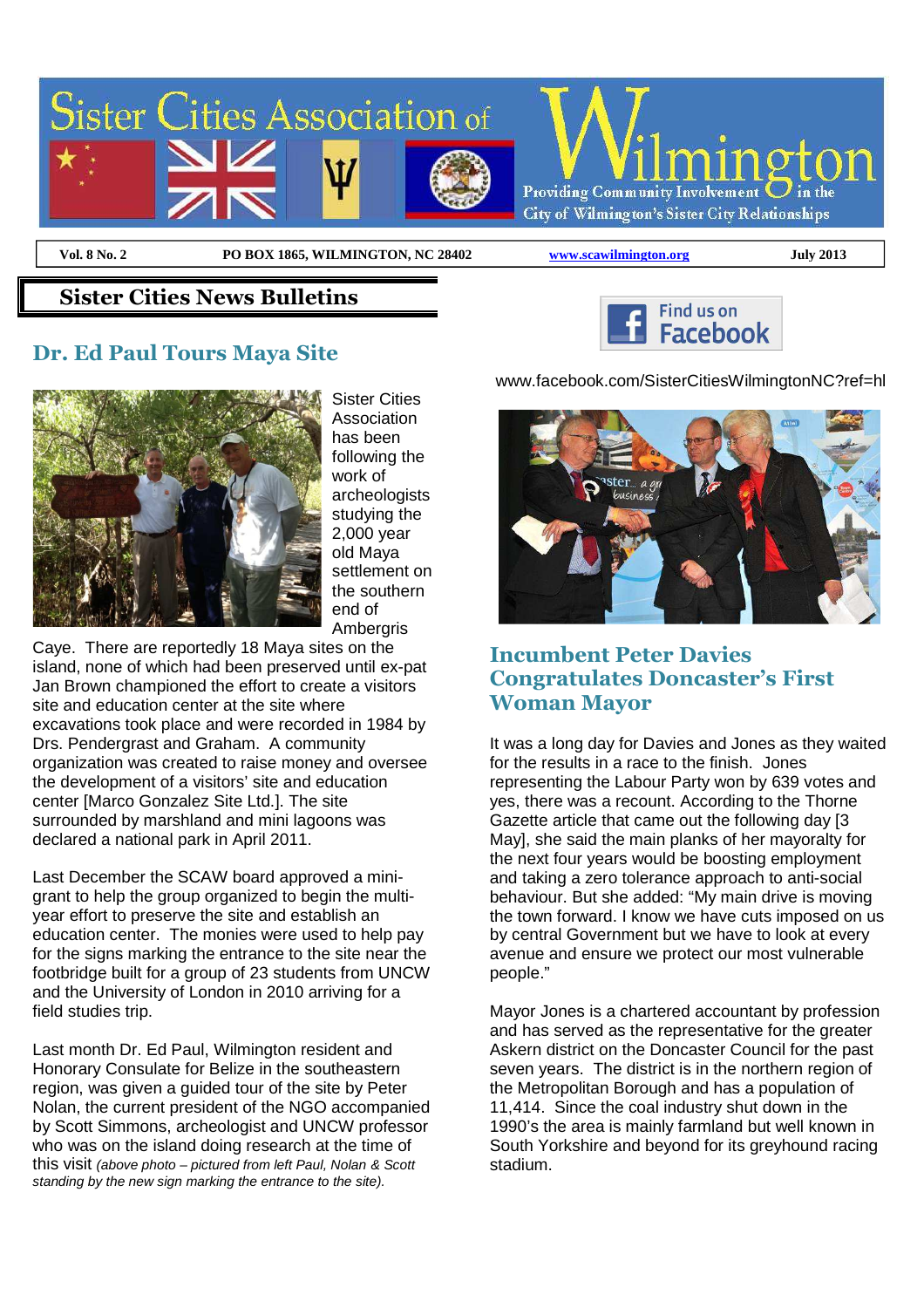## **Bridgetown Soprano Accepted at the Manhattan School of Music**

Barbados Community College student, Shantal Martin, will continue her music training in New York this coming September. Shantal's passion for music began at the tender age of 8. She has performed at the Colours of Combermere concert and the Rotary Club's Carols by Candlelight shows. Both performances introduced the then 12 year old to the Barbados public.

Shantal later participated in National Independence Festival of Creative Arts receiving a Silver Medal in the acclaimed festival. She performed for Rihanna on her return to Barbados in 2008, for charity events organized by several community organizations, as well as the "Don't Panic" Concert held for the Late Honourable David Thompson.

During the summer of 2012 Shantal was selected to perform at the Manhattan School of Music Summer Voice Festival in New York. It was there Shantal met her future teacher and the American tenor and Metropolitan Opera singer, Neil Rosenshein, whom she will have the pleasure of training under for the next 4 years. At the festival Shantal demonstrated her musical theatre and acting skills in the Mozart Opera "The Magic Flute," in Stephen Sondeim's "Into the Woods" and as a chorus member in the Czech Operette Countess Maritza.

With such an impressive list of public performances and varied accomplishments for this talented young lady, one can only imagine where her musical career will take her. The association plans to formally invite Shantal to perform in Wilmington for the third Peace through Music Concert planned for the fall of 2014.

### **Residents & Tourists Travel to Celebrate Qingming Festival Around the PRC**

Around the 15<sup>th</sup> day after the spring equinox the Chinese celebrate the transition from winter to spring with a three day holiday – Qingming Festival which loosely translated means



*Photo: Xinhau*

"clean and bright." Qingming Festival is also referred to as tomb sweeping day similar to Day of the Dead in Mexico. Families go to the graves of their ancestors

and clean away debris and leave offerings of flowers or food. The Japanese have a similar Buddhist tradition in August called the "Bon Festival," and European countries rooted in Roman Catholic traditions honor the dead during All Saint's Day in November.

The image below is from the LA Times Gallery for the first week of April 2013. You can see the Sino Korean Friendship Bridge in the background and the foreground shows a traditional rice cake being made during the festival celebration in Dandong. It is said that many poems written during the Tang Dynasty (618-907 - and known as the "golden age" of Chinese literature) were inspired by Qingming and the celebration remains an important part of Chinese culture today.



## **In Other News**

### **Symposium 13 May Go Virtual – Stay Posted**

The Doncaster International Partnership Association's (DIPA) executive committee report from its July meeting indicated that the upcoming sister cities symposium's early registration numbers were so low, perhaps due to the lingering economic woes, that the event as planned would be cancelled to avoid any potential contractual liabilities. All registrations received up to that point were to be refunded. The group is reviewing the possibility of changing the format and holding a virtual symposium during the same time period. As soon as more details are available we will announce the changes.

### **Barbados Exhibit Coming to Charleston this September**

The MOJA Festival 2013 will include a photography exhibit by the American photographer Bob Kiss,